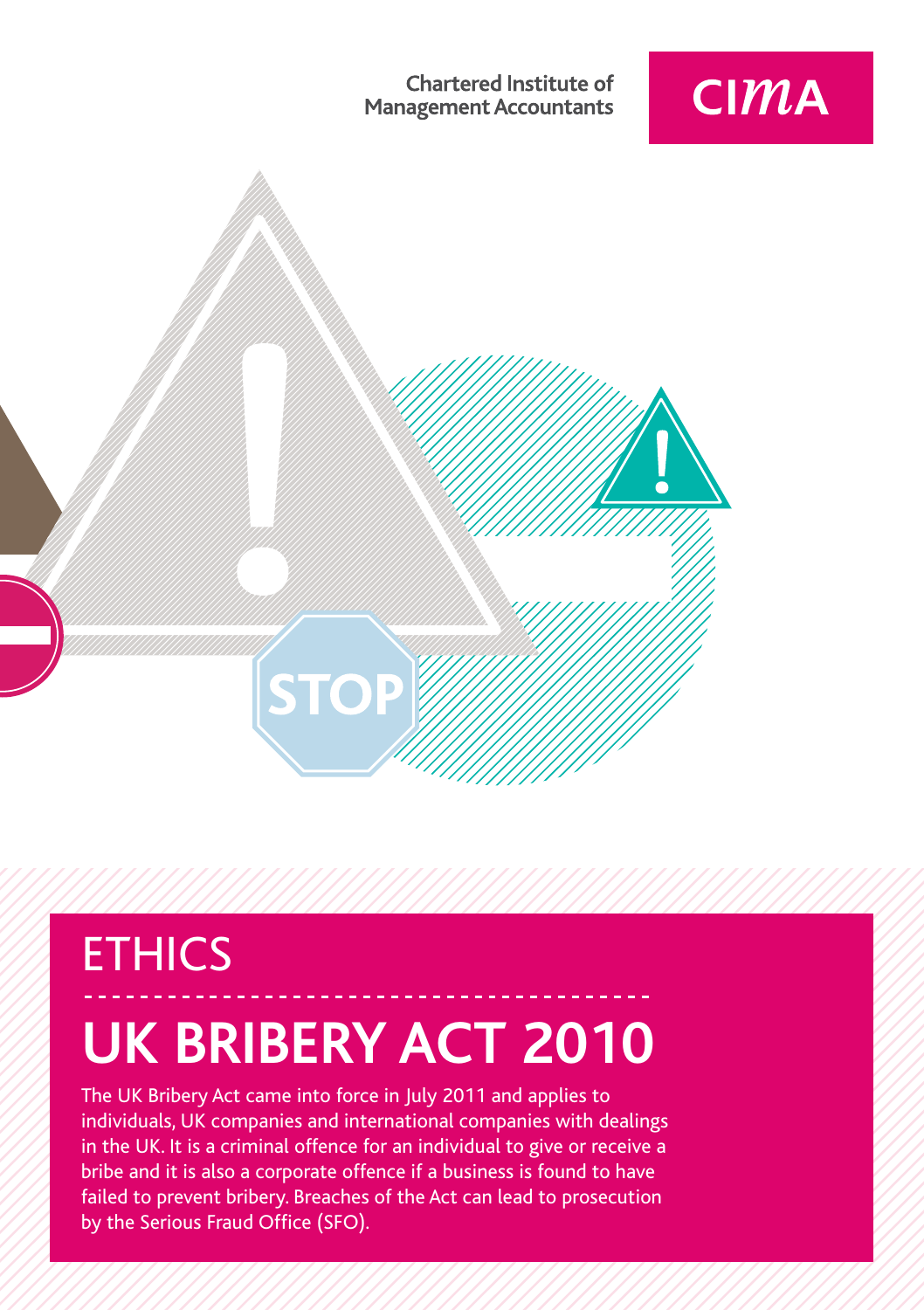## **UK BRIBERY ACT 2010**

Three essential resources to help you understand the UK Bribery Act and what it means for you and your business.

#### Guidance

CIMA members and students around the world need to be fully aware of the UK Bribery Act, its main requirements and what the law means in practice. CIMA, in collaboration with Global Witness, has published a briefing paper that provides an overview of the Act.

### Seminar summary and video

In April 2011, CIMA and St Paul's Institute held a seminar to discuss the responsibilities financial management has in implementing anti-bribery guidance.

#### Survey

In late 2010, CIMA surveyed its members worldwide to understand how they and their respective companies were preparing for the introduction of the UK Bribery Act. Global members from across industry sectors, including the extractive, construction, pharmaceutical, retail, finance and defence, responded. You can download the findings online.

*Bribery is a serious crime that destroys the integrity, accountability and honesty that underpins ethical standards both in public life and in the business community."* MINISTRY OF IUSTICE

Access these resources at **www.cimaglobal.com/ bribery**

*Finance and accounting is the language of business transactions and accountants have long been interpreters of this language. Ensuring that information is accurate and transparent has never been more important."*

Jeff Kaye, FMCA, CGMA Trustee, Transparency International UK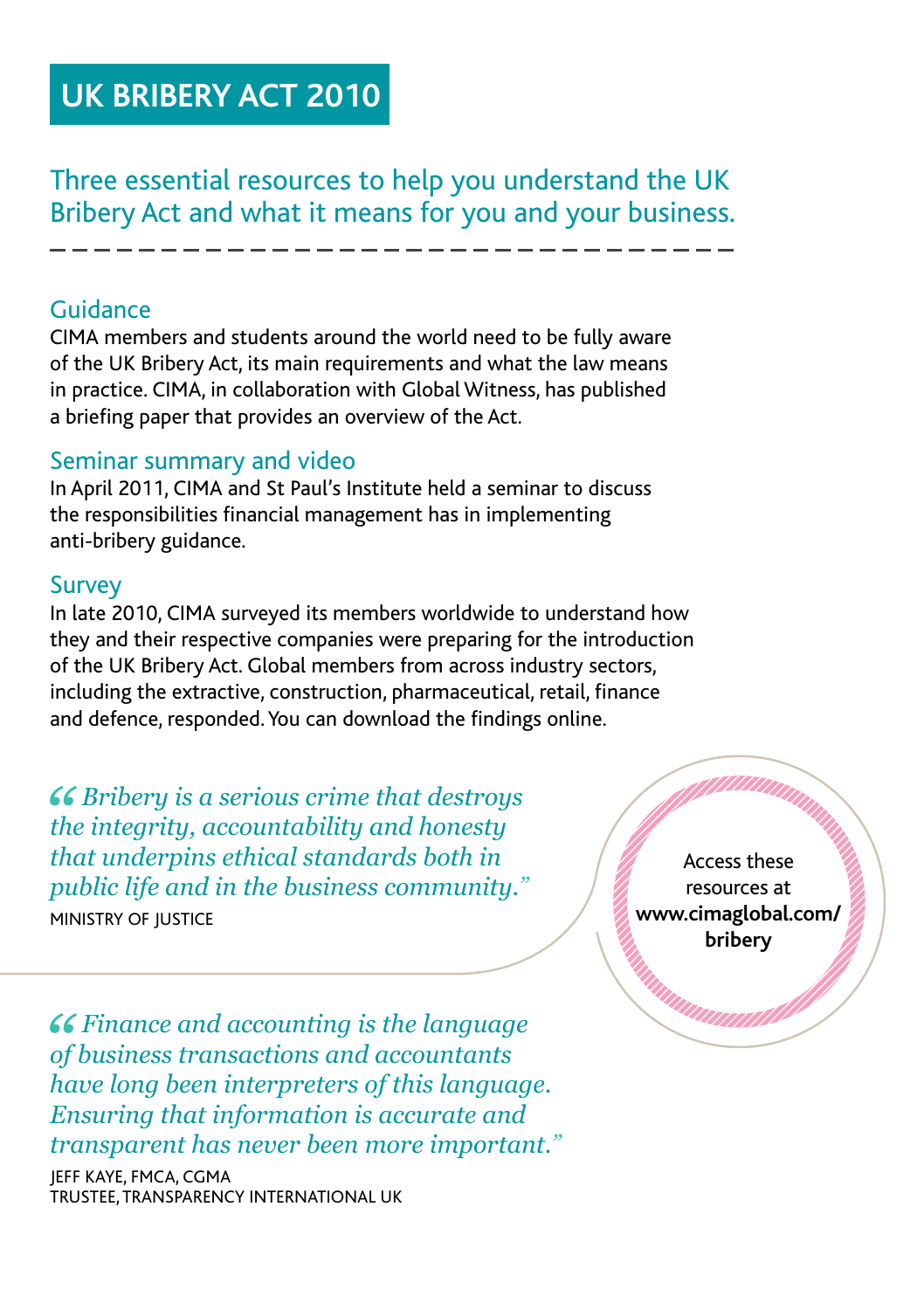## **The UK Bribery Act and guidancel**

The Ministry of Justice guidance sets out six principles for planning, implementing, monitoring and reviewing activities in relation to anti-bribery:

| 1. Proportionate procedures. | 4. Due diligence.         |
|------------------------------|---------------------------|
| 2. Top level commitment.     | 5. Communication.         |
| 3. Risk assessment.          | 6. Monitoring and review. |
|                              |                           |

For full guidance and start-up guide visit: **www.justice.gov.uk/legislation/bribery**

### Other useful links

Business anti-corruption portal: **www.business-anti-corruption.com** Foreign Corrupt Practices Act 1977 (FCPA): **www.justice.gov/criminal/fraud/fcpa**  Organisation for Economic Co-operation and Development (OECD): **www.oecd.org** Serious Fraud Office: **www.sfo.gov.uk** Transparency International: **www.transparency.org**

#### CIMA offers more information online

For more guidance and support, including CIMA's Code of Ethics, ethical dilemmas, e-learning, ethical checklist and other resources visit: **www.cimaglobal.com/ethics**

*The CIMA member can define the practice, implementation, monitoring and reviewing of anti-bribery practices, as well as help push such legislation up to national and regional policy levels to help ensure a global level playing field."*

CIMA Member, Respondent to the 2010 UK Bribery Act Survey